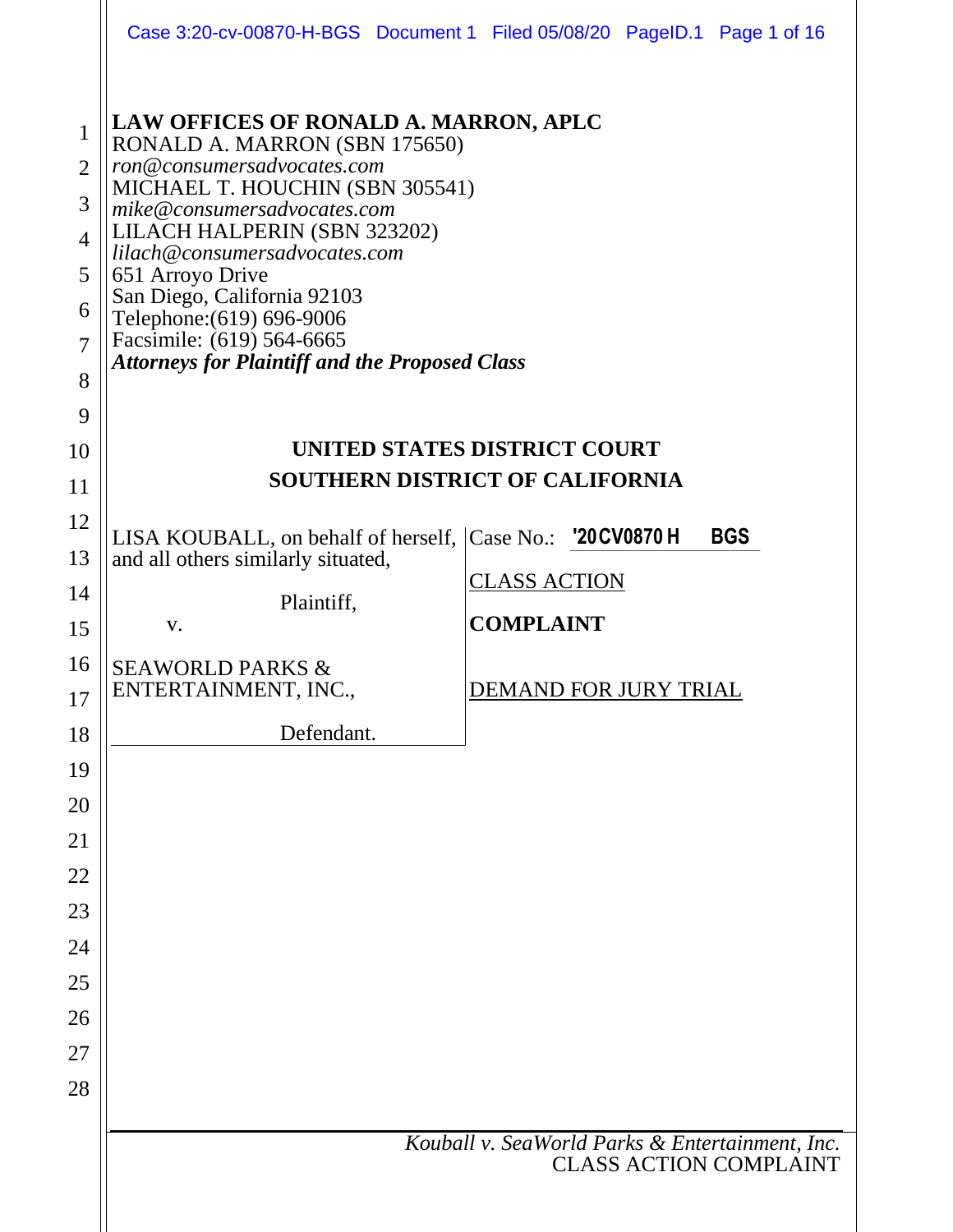#### **INTRODUCTION**

1. Plaintiff Lisa Kouball ("Plaintiff") brings this action on behalf of herself and all others similarly situated against Defendant SeaWorld Parks & Entertainment, Inc. ("SeaWorld" or "Defendant"). Plaintiff makes the following allegations pursuant to the investigation of her counsel and based upon information and belief, except as to the allegations specifically pertaining to herself, which are based on personal knowledge:

## **JURISDICTION AND VENUE**

2. This Court has subject matter jurisdiction pursuant to 28 U.S.C. § 1332(d)(2)(A) because this case is a class action where the aggregate claims of all members of the proposed class are in excess of \$5,000,000, exclusive of interest and costs, and most members of the proposed nationwide class are citizens of states different from the states of Defendant.

3. This Court has general jurisdiction over Defendant because it conducts substantial business within California such that Defendant has significant, continuous, and pervasive contacts with the State of California.

4. Venue is proper in this Court pursuant to 28 U.S.C. § 1391 because the challenged fee practices have been committed in this District and because Plaintiff resides and suffered the alleged harm in this District.

## **FACTUAL ALLEGATIONS**

5. Defendant SeaWorld has made the unconscionable decision to keep charging its thousands of customers monthly membership fees while closing its amusement parks as the novel coronavirus, COVID-19, rages throughout the world and the United States economy has gone into a deep recession.

6. Defendant is the operator of several amusement parks and water parks throughout the United States, operating in locations such as San Diego, California,

1

2

3

4

5

6

7

8

9

10

11

12

13

14

15

16

17

18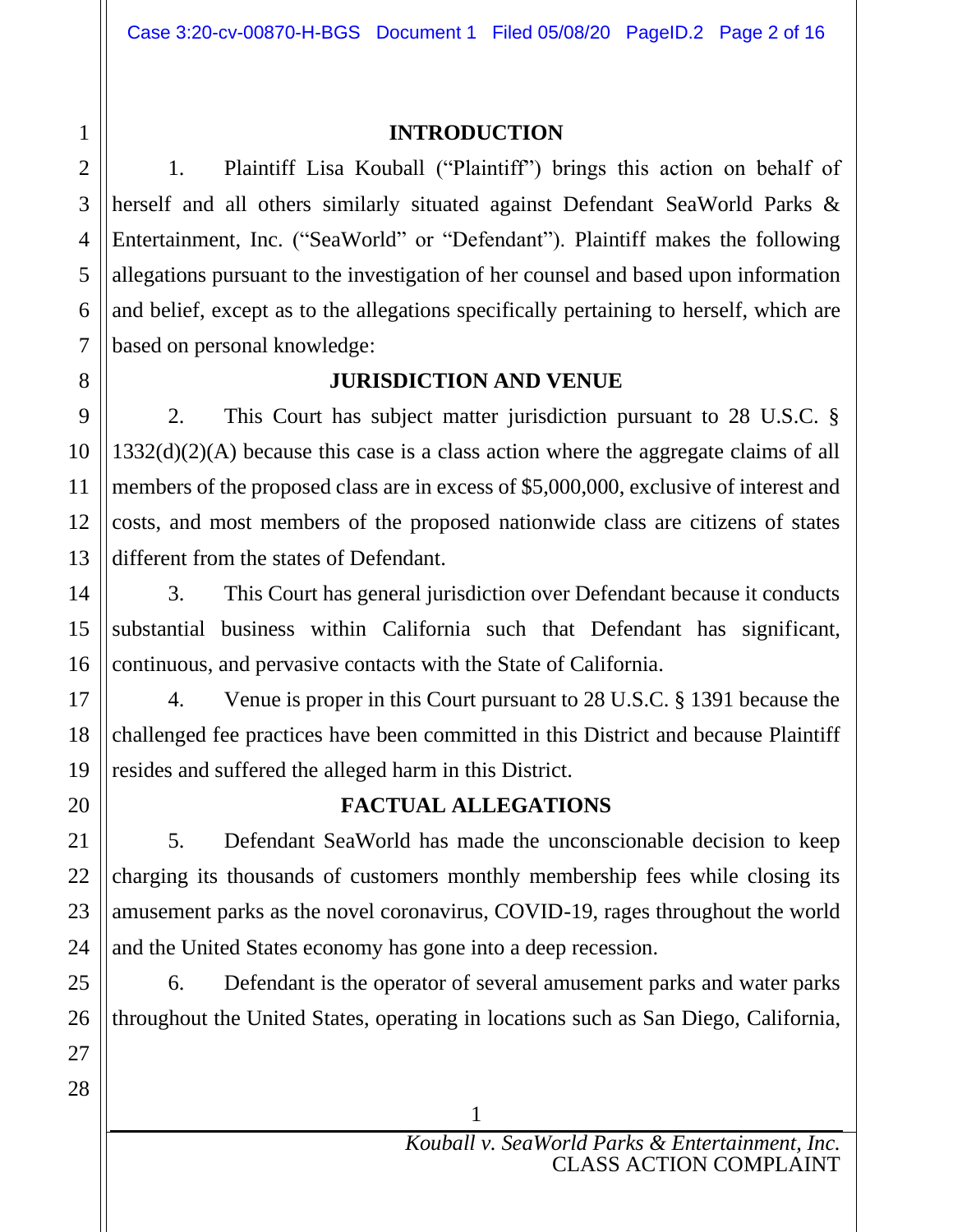Orlando, Florida, and San Antonio, Texas.<sup>1</sup> Defendant offers annual passes to its customers that allow them access Defendant's amusement and water parks on an unlimited basis.<sup>2</sup> Defendant's customers are charged a monthly fee for annual passes that range from \$10.00 per month to \$17.75 per month.<sup>3</sup>

7. To sign up for Defendant's annual membership program, customers often provide Defendant with their credit card or debit card information. Defendant then automatically charges its customers' credit or debit cards as payments are due on a monthly basis.

8. In approximately March of 2020, Defendant closed all of its amusement parks and water parks due to the COVID-19 pandemic. However, unlike most of its competitors, Defendant continued charging its customers monthly membership fees— at full price. Defendant is able to unilaterally charge its customers monthly fees without their consent, as it is in possession of its members' debit and credit card information. Thus, Defendant has made the deliberate decision to bilk its customers out of a monthly membership fee while its members do not have access to Defendant's amusement parks and water parks. The sole reason Defendant's customers pay monthly membership fees is to have access to Defendant's amusement parks and water parks. Now, Defendant is charging is customers full price while denying customers access to its amusement parks and water parks.

9. Plaintiff seeks relief in this action individually, and on behalf of all of Defendant's customers nationwide that have paid or were charged fees while Defendant's amusement parks and water parks were closed for Defendant's violations of the California Consumer Legal Remedies Act ("CLRA"), Civil Code

 $3$  Id.

<sup>&</sup>lt;sup>1</sup> https://seaworld.com/ (last visited May 8, 2020).

<sup>&</sup>lt;sup>2</sup> https://seaworld.com/san-diego/annual-pass/ (last visited May 8, 2020).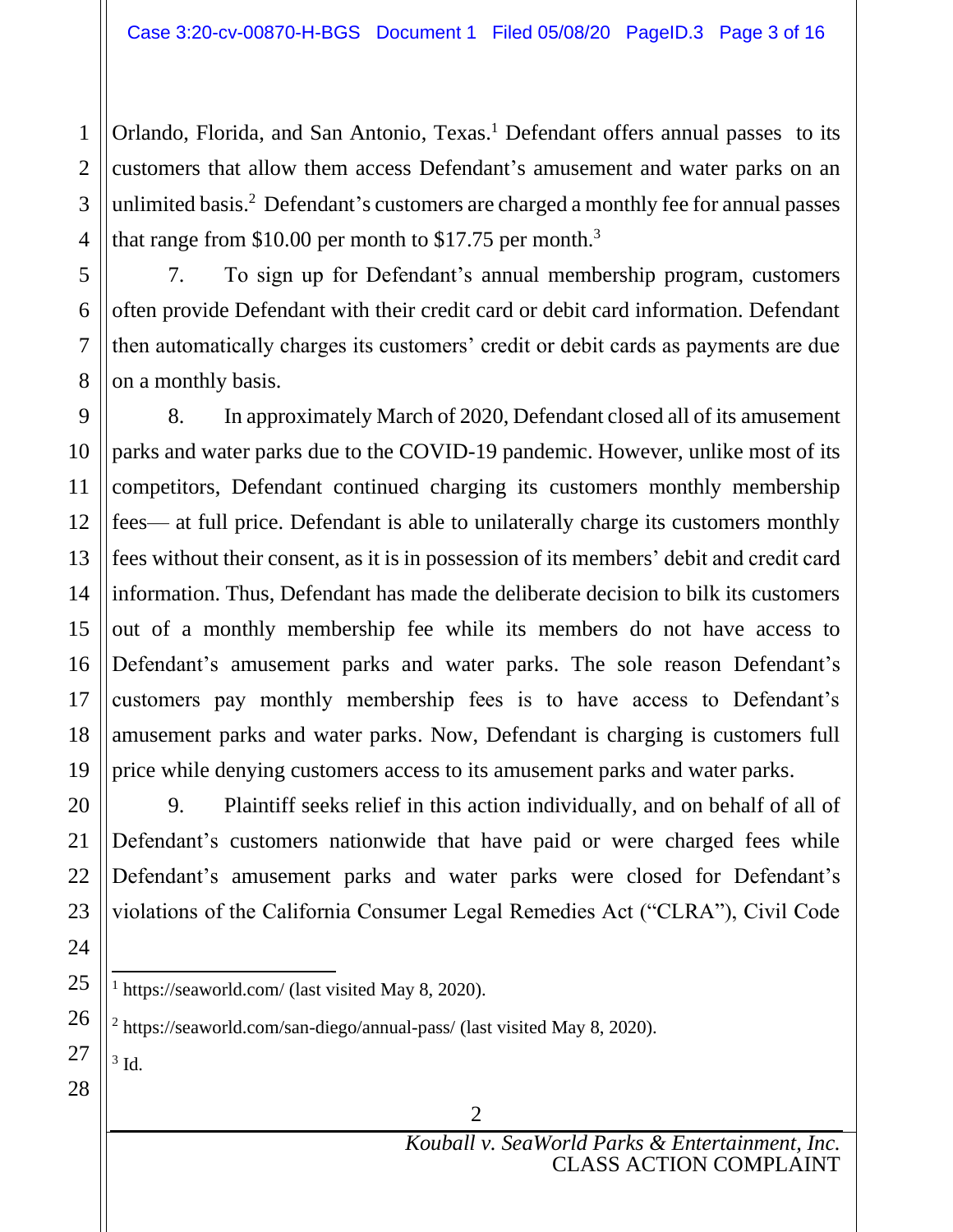§§1750, *et seq.,* Unfair Competition Law ("UCL"), Bus. & Prof. Code §§ 17200, *et seq.,* False Advertising Law ("FAL"), Bus. & Prof. Code §§ 17500, *et seq.*, for breach of contract, unjust enrichment, and money had and received.

#### **PARTIES**

10. Plaintiff Lisa Kouball is a citizen of California, residing in San Diego County, California. Ms. Kouball purchased a total of four annual passes to attend Defendant's amusement park located in San Diego, California, paying a total of \$48.99 per month on a month-to-month basis for the four annual membership passes. In approximately March of 2020, Defendant closed its amusement parks and water parks, including the SeaWorld amusement park in San Diego, California that Plaintiff attended. However, on approximately April 23, 2020, Defendant charged Plaintiff's credit card in the full amount of her month-to-month memberships— \$48.99— even though Plaintiff does not have access to Defendant's amusement parks. Further, Defendant has not refunded Plaintiff any part of her monthly fee for the time in which Defendant's amusement parks and water parks have remained closed. Plaintiff signed up for Defendant's annual membership passes with the belief and on the basis that he would have access to SeaWorld San Diego amusement park at any time during the month in which she was charged. Plaintiff would not have paid for the membership, or would not have paid for it on the same terms, had she known that she would not have access to Defendant's amusement park. Plaintiff continues to face imminent harm, as Defendant continues charging its customers monthly fees while all of its amusement parks and water parks remain closed.

1

11. Defendant SeaWorld Parks & Entertainment, Inc. is a Delaware corporation that maintains its principal place of business at 6240 Sea Harbor Drive, Orlando, Florida 32821. Defendant is the operator of several amusement parks and water parks nationwide, including the SeaWorld amusement park located in San Diego, California.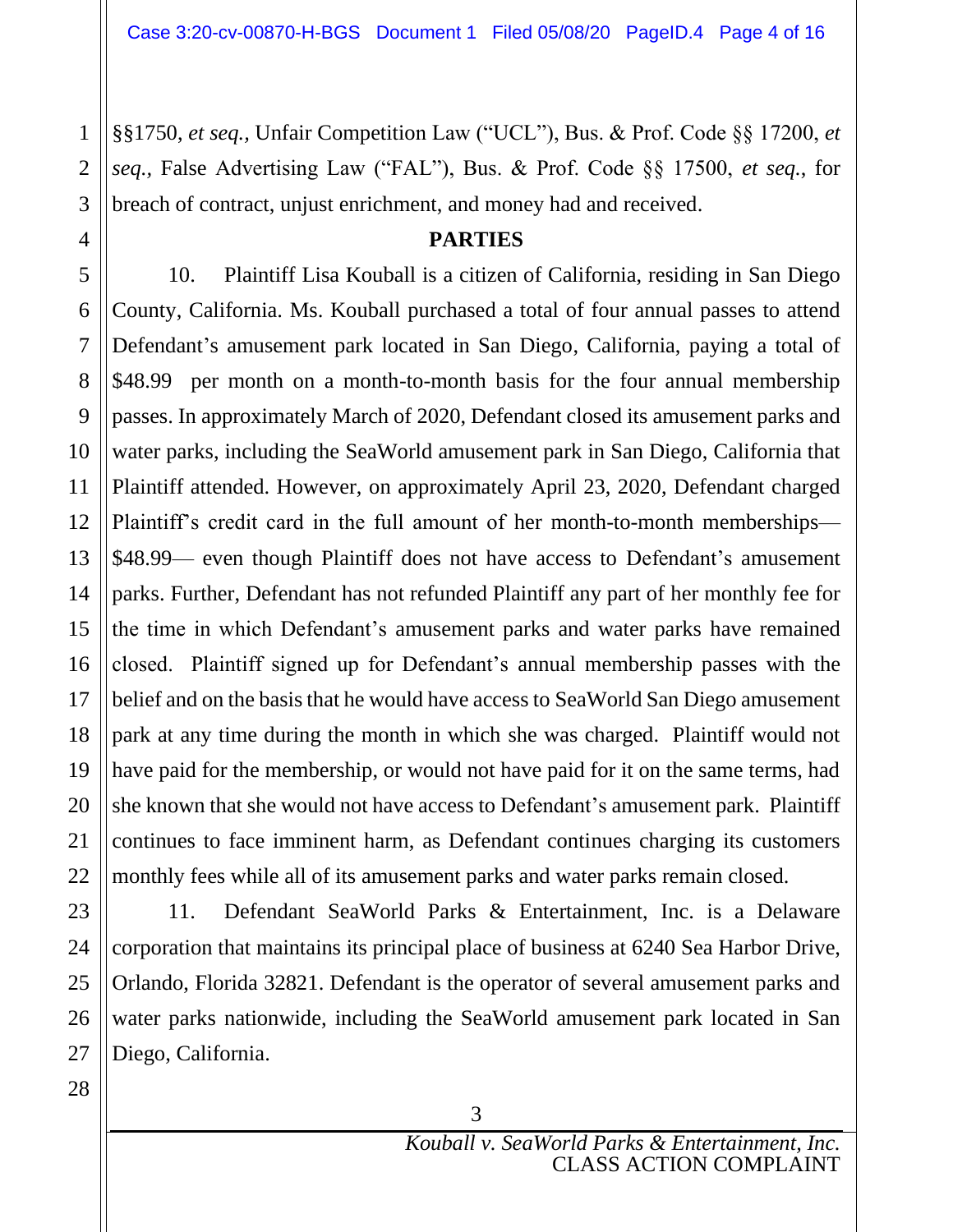# 2 3 4 5 6 7 8 9 10 11 12 13 14 15 16 17 18 19 20 21 22 23 24 25 26 27

28

1

## **CLASS ACTION ALLEGATIONS**

12. Plaintiff brings this action as a class action under Federal Rule of Civil Procedure 23 on behalf of a Class consisting of all persons in the United States who were charged annual membership fees for a period in which Defendant's amusement parks and water parks were closed.

13. Plaintiff also seeks to represent a subclass defined as all members of the Class who are members of Defendant's amusement parks and water parks located in California. (the "California Subclass").

14. Plaintiff reserves the right to amend or modify the Class definition with greater specificity or further division into subclasses or limitation to particular issues as discovery and the orders of this Court warrant.

15. Excluded from the Class are the Defendant, the officers and directors of the Defendant at all relevant times, members of its immediate families and their legal representatives, heirs, successors or assigns and any entity in which Defendant has or had a controlling interest.

16. Plaintiff is a member of the Class and California Subclass she seeks to represent.

17. Defendant has thousands of customers nationwide that have paid or were charged fees while Defendant's amusement parks and water parks were closed. Accordingly, members of the Class are so numerous that their individual joinder herein is impracticable. The precise number of Class members and their identities are unknown to Plaintiff at this time but may be determined through discovery.

18. Common questions of law and fact exist as to all Class members and predominate over questions affecting only individual Class members. Common legal and factual questions include, but are not limited to whether Defendant has breached its contract with its customers and whether its actions are fraudulent and unlawful.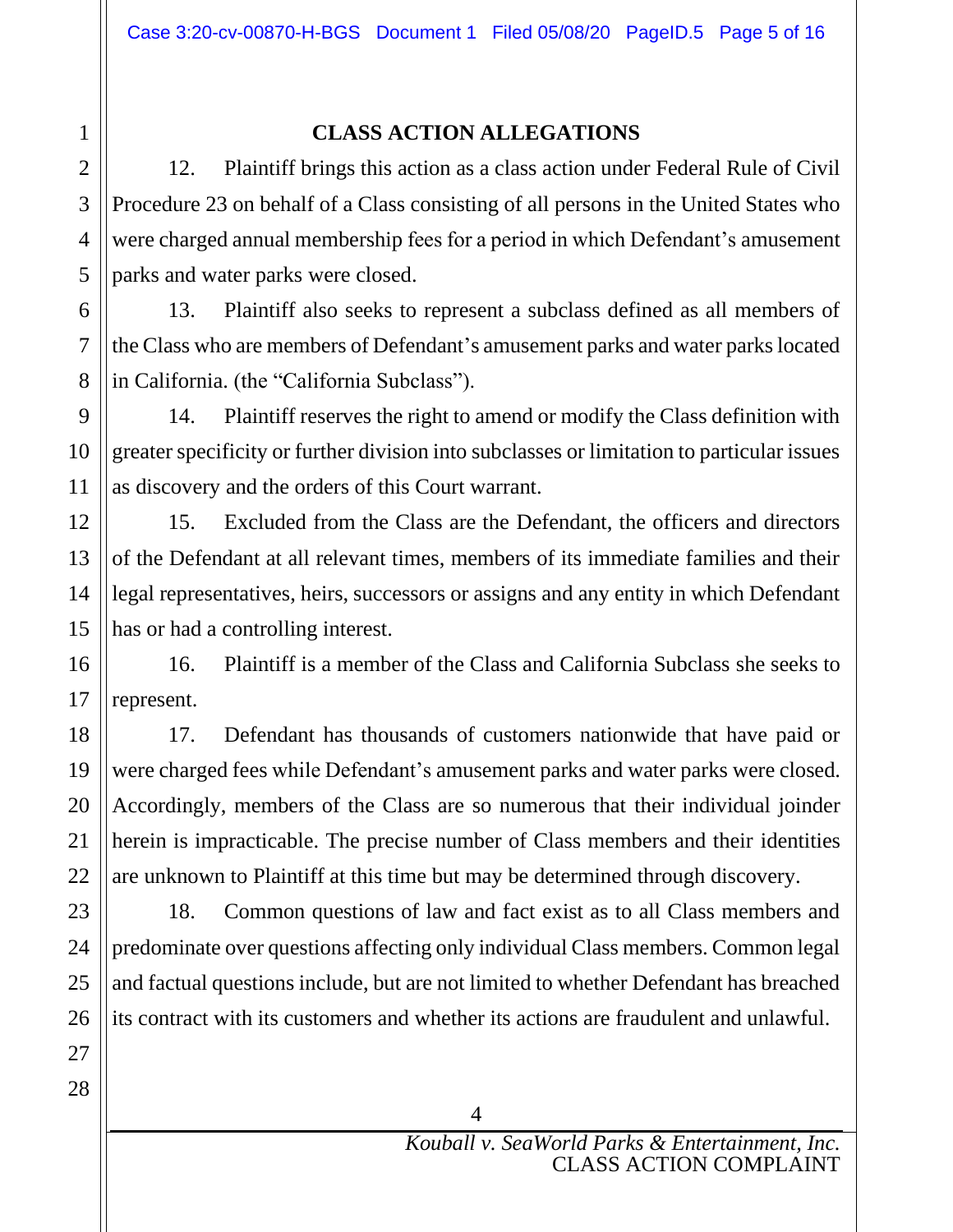19. The claims of the named Plaintiff are typical of the claims of the Class in that the named Plaintiff was exposed to Defendant's false and misleading advertising and was charged membership fees despite being barred from entry into Defendant's amusement parks and water parks, and suffered losses as a result.

20. Plaintiff is an adequate representative of the Class because Plaintiff's interests do not conflict with the interests of the Class members Plaintiff seek to represent, Plaintiff has retained competent counsel experienced in prosecuting class actions, and Plaintiff intends to prosecute this action vigorously. The interests of Class members will be fairly and adequately protected by Plaintiff and her counsel.

21. The class mechanism is superior to other available means for the fair and efficient adjudication of the claims of the Class members. Each individual Class member may lack the resources to undergo the burden and expense of individual prosecution of the complex and extensive litigation necessary to establish Defendant's liability. Individualized litigation increases the delay and expense to all parties and multiplies the burden on the judicial system presented by the complex legal and factual issues of this case. Individualized litigation also presents a potential for inconsistent or contradictory judgments. In contrast, the class action device presents far fewer management difficulties and provides the benefits of single adjudication, economy of scale, and comprehensive supervision by a single court on the issue of Defendant's liability. Class treatment of the liability issues will ensure that all claims and claimants are before this Court for consistent adjudication of the liability issues.

### **FIRST CAUSE OF ACTION**

## **Violation of California's Consumers Legal Remedies Act Cal. Civ. Code §§ 1750,** *et seq.*

22. Plaintiff hereby incorporates by reference the allegations contained in all preceding paragraphs of this complaint.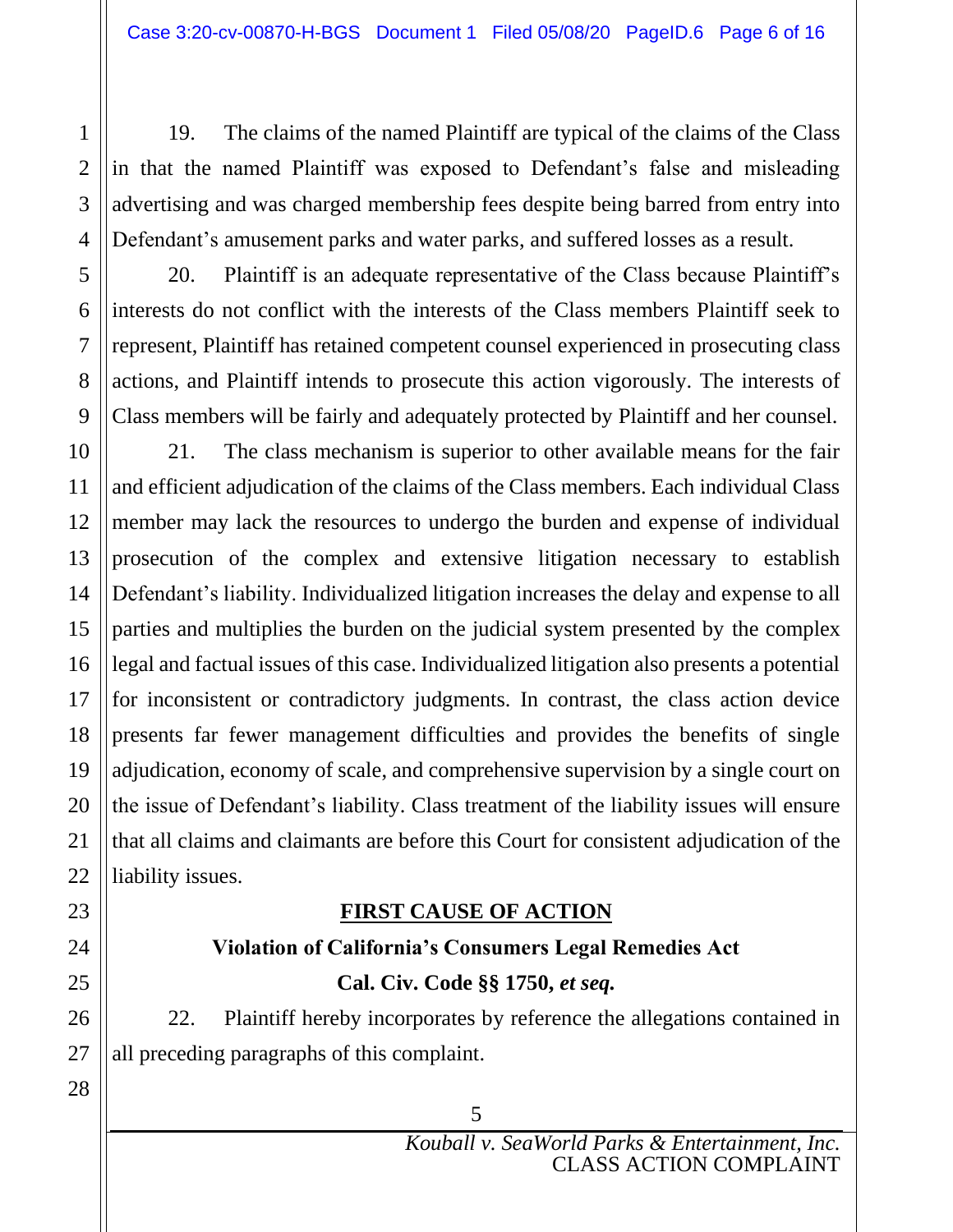23. Plaintiff brings this claim individually and on behalf of members of the proposed Class against Defendant. Plaintiff also brings this claim individually and on behalf of members of the proposed California Subclass against Defendant.

24. Plaintiff and Class members are consumers who paid fees for use of Defendant's amusement parks and water parks for personal, family or household purposes. Plaintiff and the Class are "consumers" as that term is defined by the CLRA in Cal. Civ. Code § 1761(d).

25. Defendant's amusement park and water park access that Plaintiff and Class members purchased from Defendant was a "service" within the meaning of Cal. Civ. Code § 1761(b).

26. Defendant's actions, representations, and conduct have violated, and continue to violate the CLRA, because they extend to transactions that intended to result, or which have resulted in, the sale of services to consumers.

27. Defendant's advertising that its amusement parks and water parks would be available to its customers and that its customers would have access to its amusement parks and water parks upon paying a membership fee is false and misleading to a reasonable consumer, including Plaintiff, because Defendant in fact closed all of its amusement parks and water parks while continuing to charge its customers the full price of membership.

28. California's Consumers Legal Remedies Act, Cal. Civ. Code § 1770(a)(5), prohibits "[r]epresenting that goods or services have sponsorship, approval, characteristics, ingredients, uses, benefits, or quantities which they do not have or that a person has a sponsorship, approval, status, affiliation, or connection which he or she does not have." By engaging in the conduct set forth herein, Defendant violated and continue to violate Section 1770(a)(5) of the CLRA, because Defendant's conduct constitutes unfair methods of competition and unfair or

26 27 28

1

2

3

4

5

6

7

8

9

10

11

12

13

14

15

16

17

18

19

20

21

22

23

24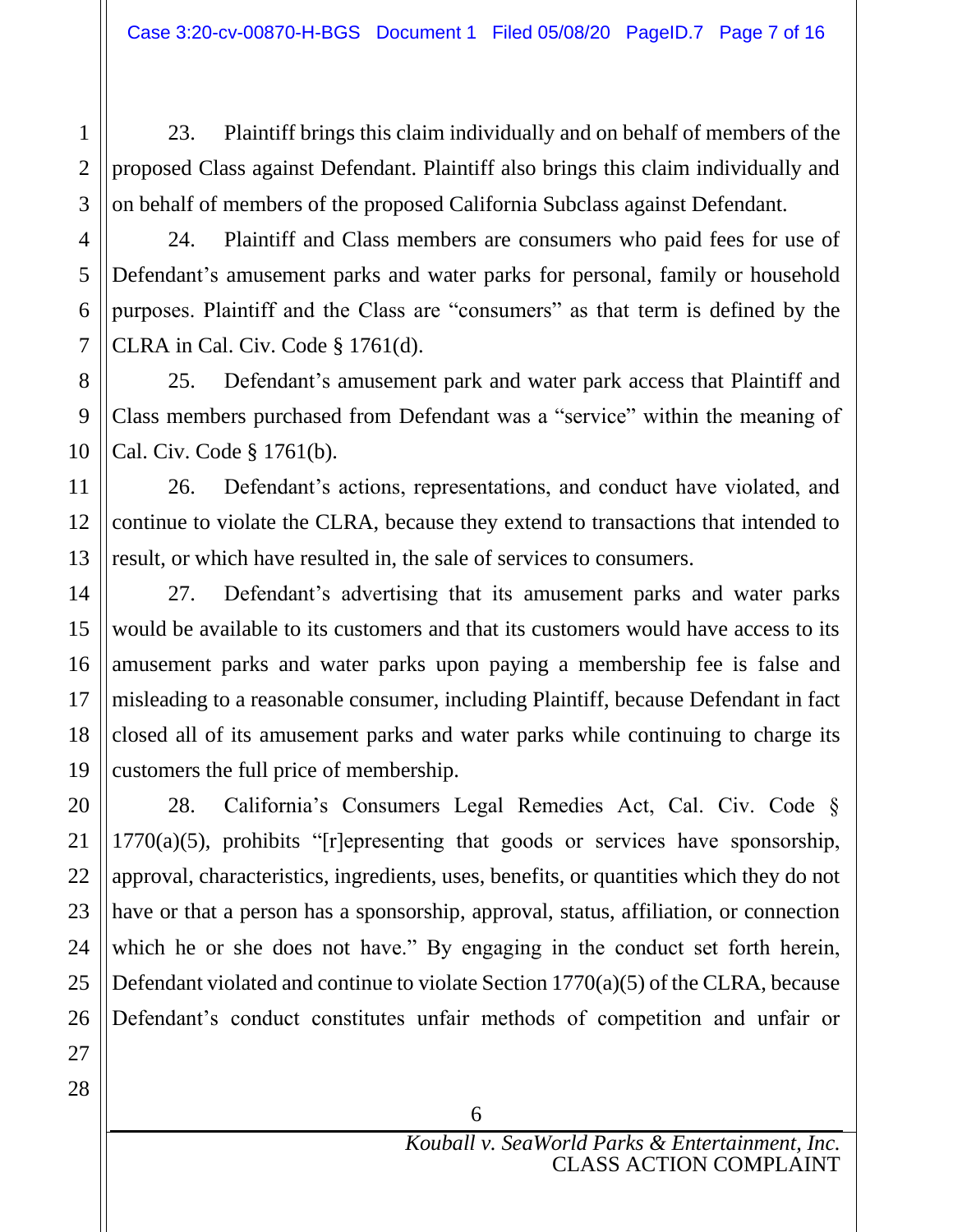fraudulent acts or practices, in that Defendant misrepresented the particular characteristics, benefits and quantities of the services.

1

2

3

4

29. Cal. Civ. Code § 1770(a)(7) prohibits representing that goods or services are of a particular standard, quality, or grade, or that goods are of a particular style or model, if they are of another. By engaging in the conduct set forth herein, Defendant violated and continues to violate Section 1770(a)(7) of the CLRA, because Defendant's conduct constitutes unfair methods of competition and unfair or fraudulent acts or practices, in that Defendant misrepresents the particular standard, quality or grade of the services.

30. Cal. Civ. Code § 1770(a)(9) further prohibits "[a]dvertising goods or services with intent not to sell them as advertised." By engaging in the conduct set forth herein, Defendant violated and continues to violate Section 1770(a)(9), because Defendant's conduct constitutes unfair methods of competition and unfair or fraudulent acts or practices, in that Defendant advertises services with the intent not to sell the services as advertised.

31. Plaintiff and the Class acted reasonably when they purchased Defendant's amusement park and water park passes on the belief that Defendant's representations were true and lawful.

32. Plaintiff and the Class suffered injuries caused by Defendant because (a) they would not have purchased or paid for Defendant's amusement park and water park memberships absent Defendant's representations and omission of a warning that it would continue charging customers' credit cards and debit cards while all of Defendant's amusement parks and water parks nationwide are closed; (b) they would not have purchased amusement park and water park memberships on the same terms absent Defendant's representations and omissions; (c) they paid a price premium for Defendant's amusement park and water park memberships based on Defendant's misrepresentations and omissions; and (d) Defendant's amusement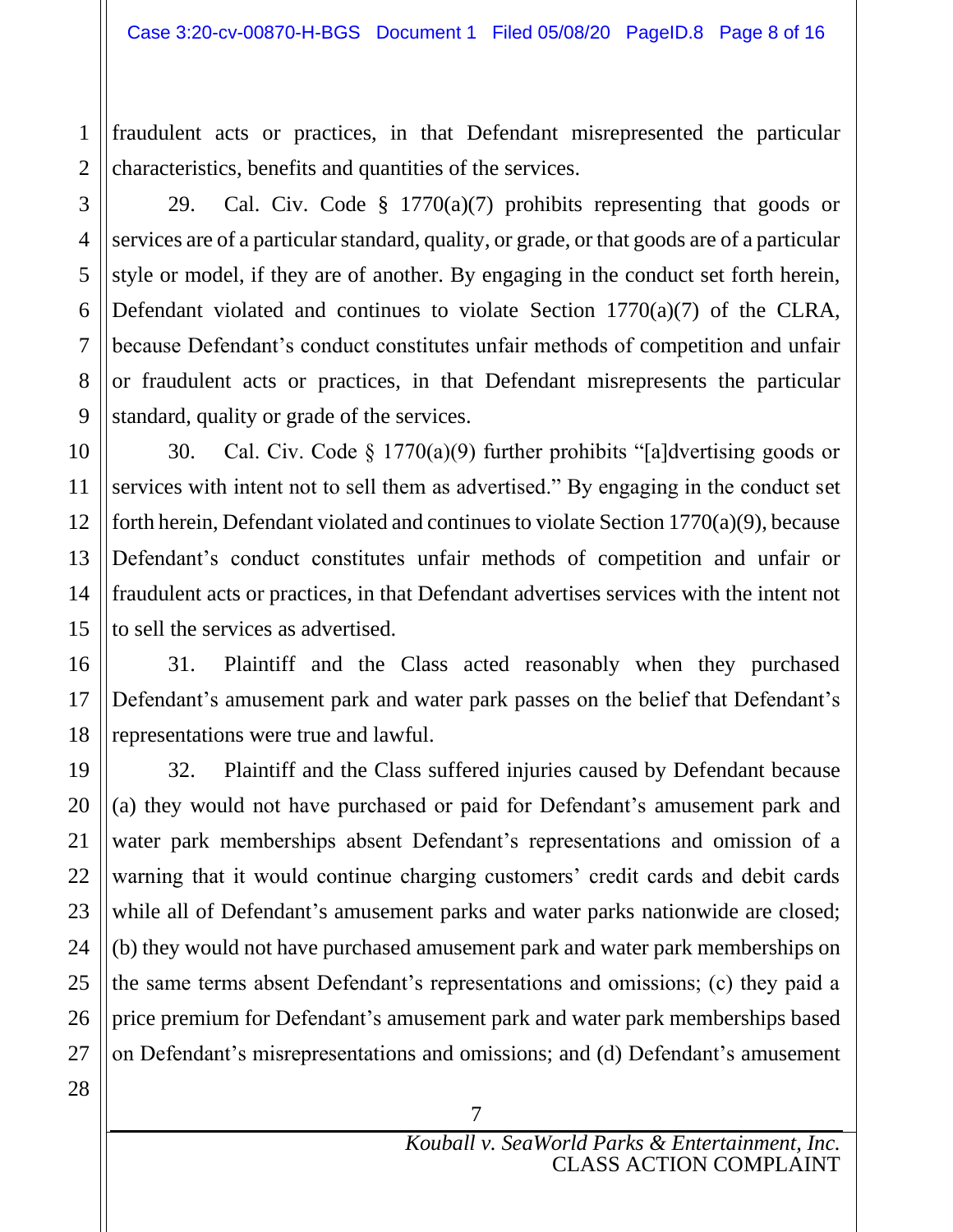1 2 park and water park memberships did not have the characteristics, benefits, or quantities as promised.

33. Under California Civil Code § 1780(a), Plaintiff and members of the Class seek injunctive and equitable relief for Defendant's violations of the CLRA. Plaintiff will mail an appropriate demand letter consistent with California Civil Code § 1782(a). If Defendant fails to take corrective action within 30 days of receipt of the demand letter, Plaintiff will amend her complaint to include a request for damages as permitted by Civil Code § 1782(d).

34. Wherefore, Plaintiff seeks injunctive and equitable relief for these violations of the CLRA.

## **SECOND CAUSE OF ACTION**

## **Violation of California's Unfair Competition Law Cal. Bus. & Prof. Code §§ 17200,** *et seq.*

35. Plaintiff hereby incorporates by reference the allegations contained in all preceding paragraphs of this complaint.

36. Plaintiff brings this claim individually and on behalf of the members of the proposed Class against Defendant. Plaintiff also brings this claim individually and on behalf of members of the proposed California Subclass against Defendant.

37. Defendant is subject to California's Unfair Competition Law, Cal. Bus. & Prof. Code §§ 17200, *et seq.* The UCL provides, in pertinent part: "Unfair competition shall mean and include unlawful, unfair or fraudulent business practices and unfair, deceptive, untrue or misleading advertising …."

38. Defendant's advertising that its amusement parks and water parks would be available to its customers, and that its customers would have access to its amusement parks and water parks upon paying a membership fee is false and misleading to a reasonable consumer, including Plaintiff, because Defendant in fact

3

4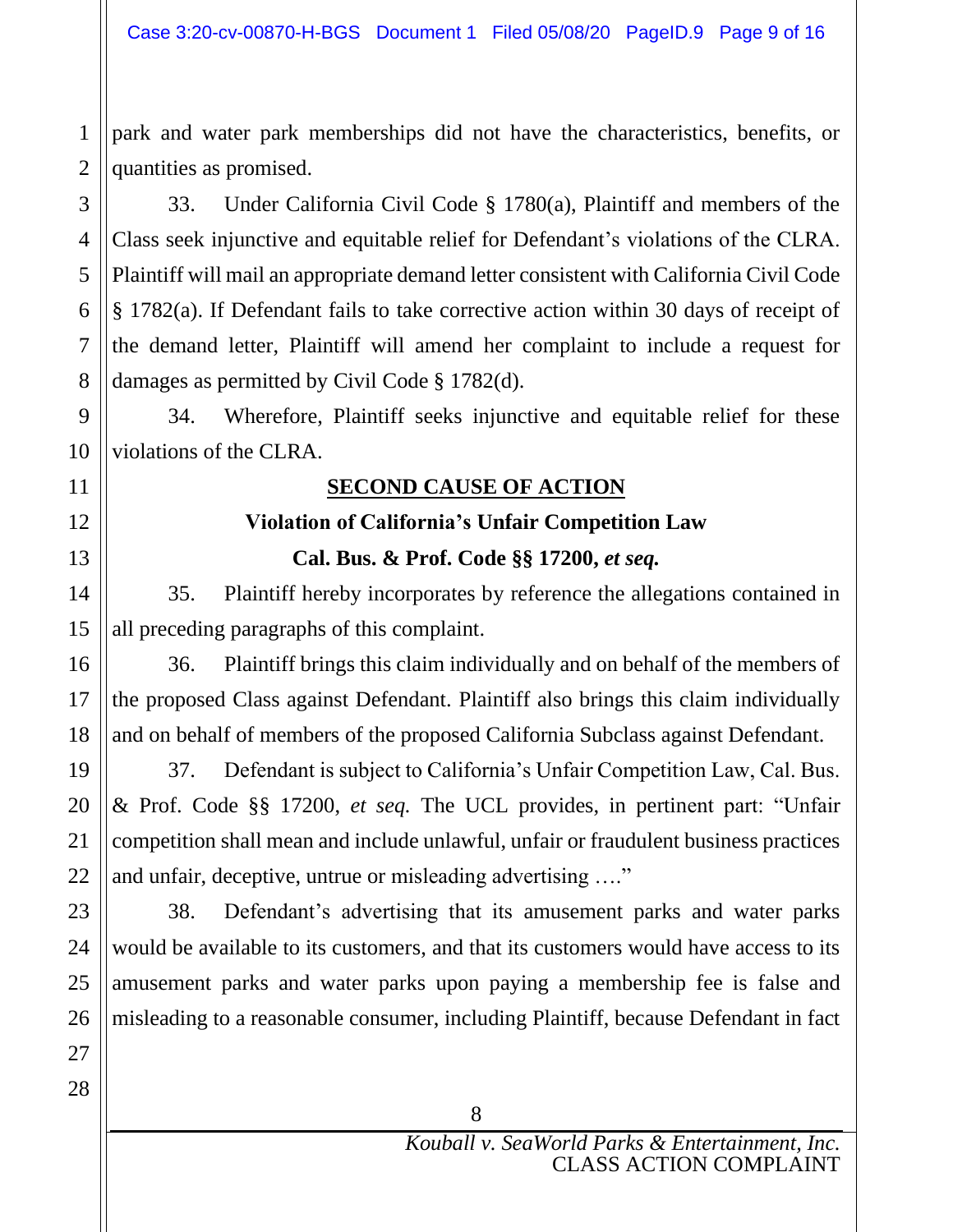closed all of its amusement parks and water parks while continuing to charge its customers the full price of amusement park and water park memberships.

39. Defendant's business practices, described herein, violated the "unlawful" prong of the UCL by violating the CLRA, the FAL, and other applicable law as described herein.

40. Defendant's business practices, described herein, violated the "unfair" prong of the UCL in that its conduct is substantially injurious to consumers, offends public policy, and isimmoral, unethical, oppressive, and unscrupulous, as the gravity of the conduct outweighs any alleged benefits. Defendant's advertising and its charging of membership fees while its amusement parks and water parks are closed is of no benefit to consumers.

41. Defendant violated the fraudulent prong of the UCL by misleading Plaintiff and the Class to believe that they would only be charged fees when they would have access to Defendant's amusement parks and water parks.

42. Plaintiff and the Class acted reasonably when they signed up for memberships based on the belief that they would only be charged fees when Defendant's amusement parks and water parks were open and accessible.

43. Plaintiff and the Class lost money or property as a result of Defendant's UCL violations because (a) they would not have purchased or paid for Defendant's amusement park and water park memberships absent Defendant's representations and omission of a warning that it would continue charging customers' credit cards and debit cards while all amusement parks and water parks nationwide are closed; (b) they would not have purchased amusement park and water park memberships on the same terms absent Defendant's representations and omissions; (c) they paid a price premium for Defendant's amusement park and water park membership based on Defendant's misrepresentations and omissions; and (d) Defendant's amusement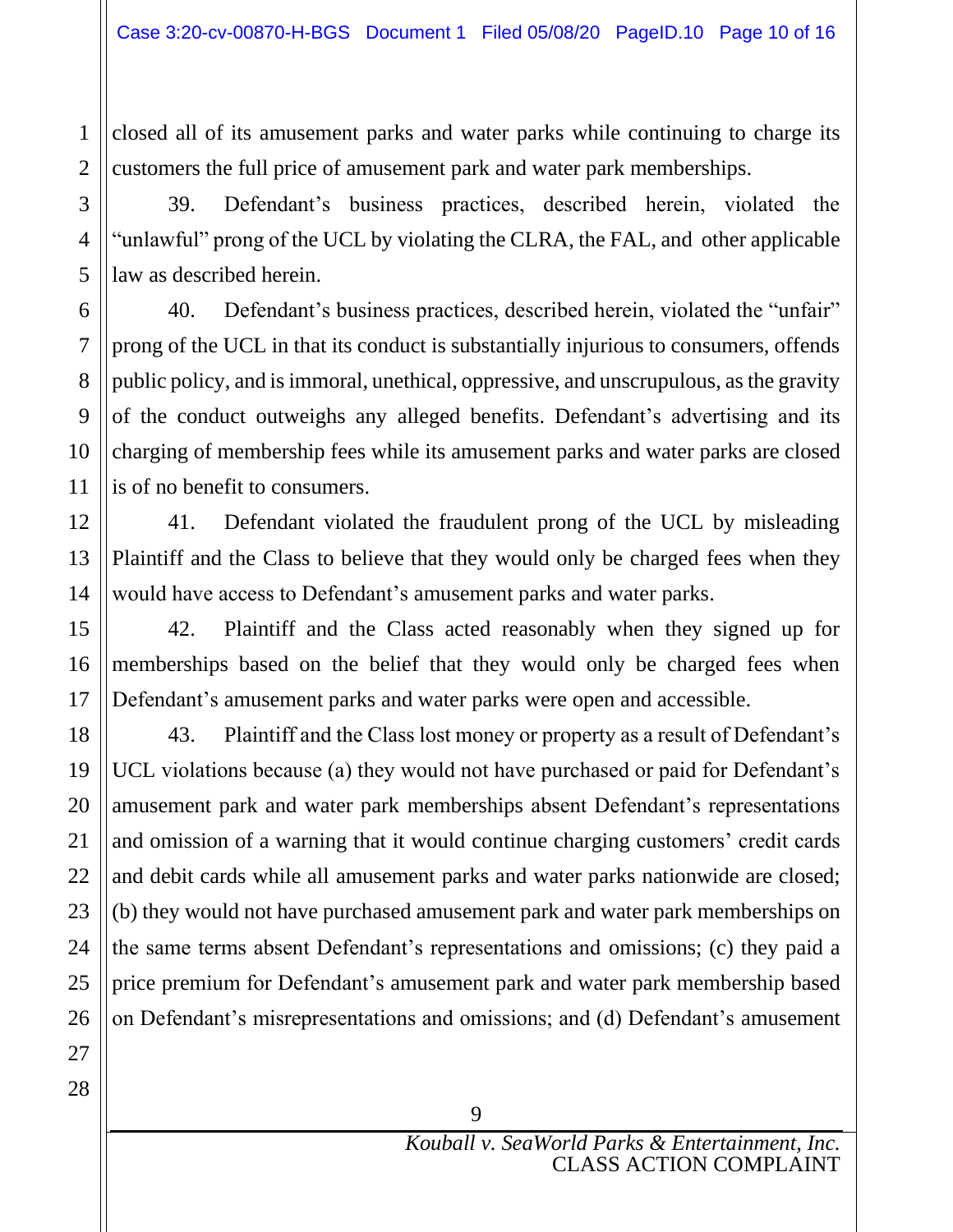2 park and water park memberships did not have the characteristics, benefits, or quantities as promised.

#### **THIRD CAUSE OF ACTION**

#### **Violation of California's False Advertising Law**

**Cal. Bus. & Prof. Code §§ 17500,** *et seq.*

44. Plaintiff hereby incorporates by reference the allegations contained in all preceding paragraphs of this complaint.

45. Plaintiff brings this claim individually and on behalf of the members of the proposed Class against Defendant. Plaintiff also brings this claim individually and on behalf of the members of the proposed California Subclass against Defendant.

46. California's False Advertising Law, Cal. Bus. & Prof. Code §§ 17500, *et seq.*, makes it "unlawful for any person to make or disseminate or cause to be made or disseminated before the public in this state, ... in any advertising device ... or in any other manner or means whatever, including over the Internet, any statement, concerning ... personal property or services, professional or otherwise, or performance or disposition thereof, which is untrue or misleading and which is known, or which by the exercise of reasonable care should be known, to be untrue or misleading."

47. Defendant engaged in a scheme of charging customers full monthly membership fees while its amusement parks and water parks were closed. Defendant's advertising and marketing of its amusement parks and water parks as being accessible during the membership fee period misrepresented and/or omitted the true content and nature of Defendant's services. Defendant knew that these statements were unauthorized, inaccurate, and misleading.

48. Defendant's advertising that its amusement parks and water parks would be available to its customers during the membership period, and that its

1

3

4

5

6

7

8

9

10

11

12

13

14

15

16

17

18

19

20

21

22

23

24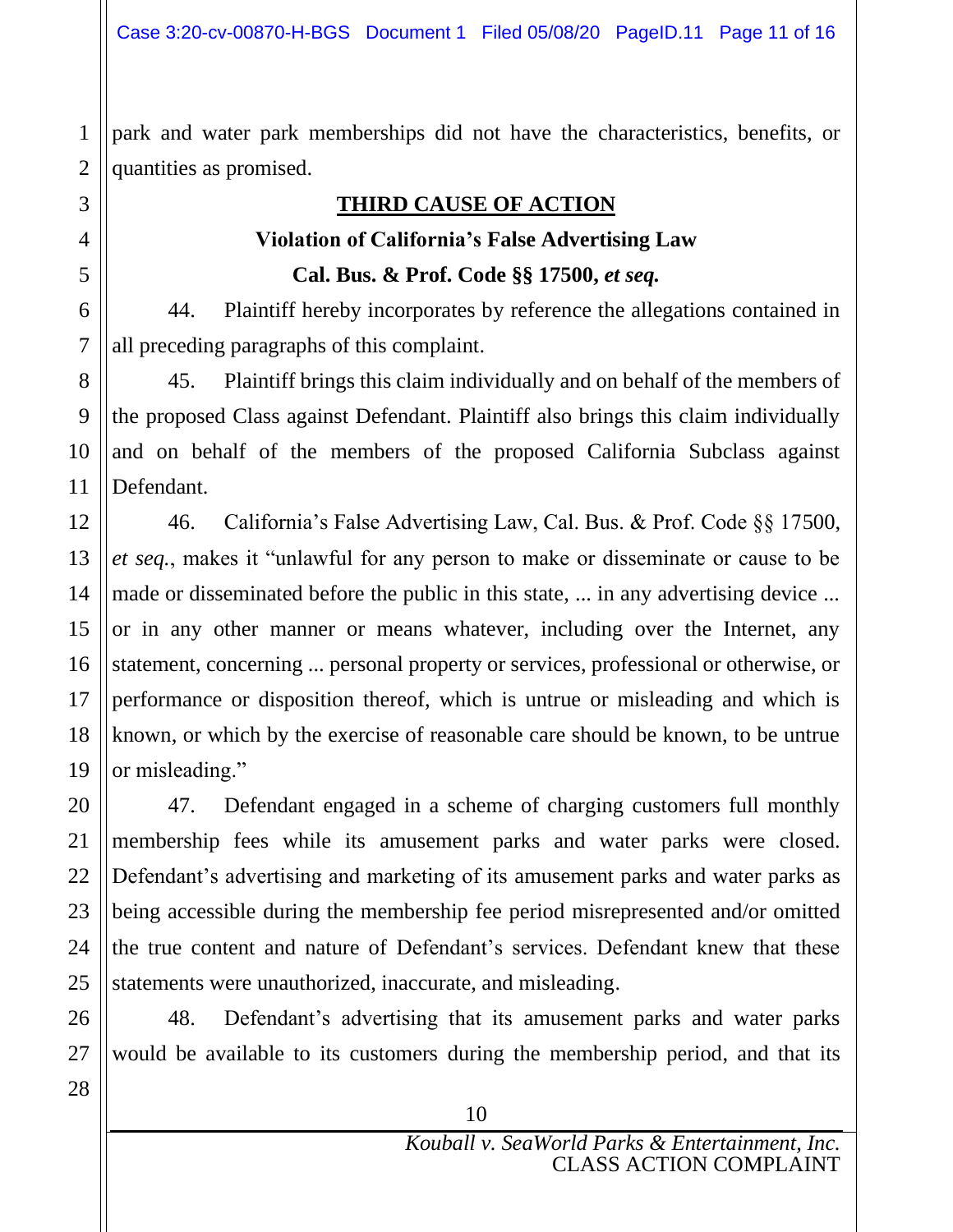customers would have access to its amusement parks and water parks upon paying a membership fee is false and misleading to a reasonable consumer, including Plaintiff, because Defendant in fact closed all of its amusement parks and water parks while continuing to charge its customers the full price of amusement park and water park membership.

49. Defendant violated § 17500, et seq. by misleading Plaintiff and the Class to believe that they would be charged fees only when they have access to Defendant's amusement parks and water parks.

50. Defendant knew or should have known, through the exercise of reasonable care that its advertising of its amusement parks and water parks as being accessible during the membership period is false and misleading. Further, Defendant knew or should have known that it was breaching its contracts with its customers and fraudulently charging fees when it continued charging fees while all of its amusement parks and water parks were closed.

51. Plaintiff and the Class lost money or property as a result of Defendant's FAL violation because (a) they would not have purchased or paid for Defendant's amusement park and water park memberships absent Defendant's representations and omission of a warning that it would continue charging customers' credit cards and debit cards while all amusement parks and water parks nationwide are closed; (b) they would not have purchased amusement park and water park memberships on the same terms absent Defendant's representations and omissions; (c) they paid a price premium for Defendant's amusement park and water park membership based on Defendant's misrepresentations and omissions; and (d) Defendant's amusement park and water park memberships did not have the characteristics, benefits, or quantities as promised.

1

2

3

4

5

6

7

8

9

10

11

12

13

14

15

16

17

18

19

20

21

22

23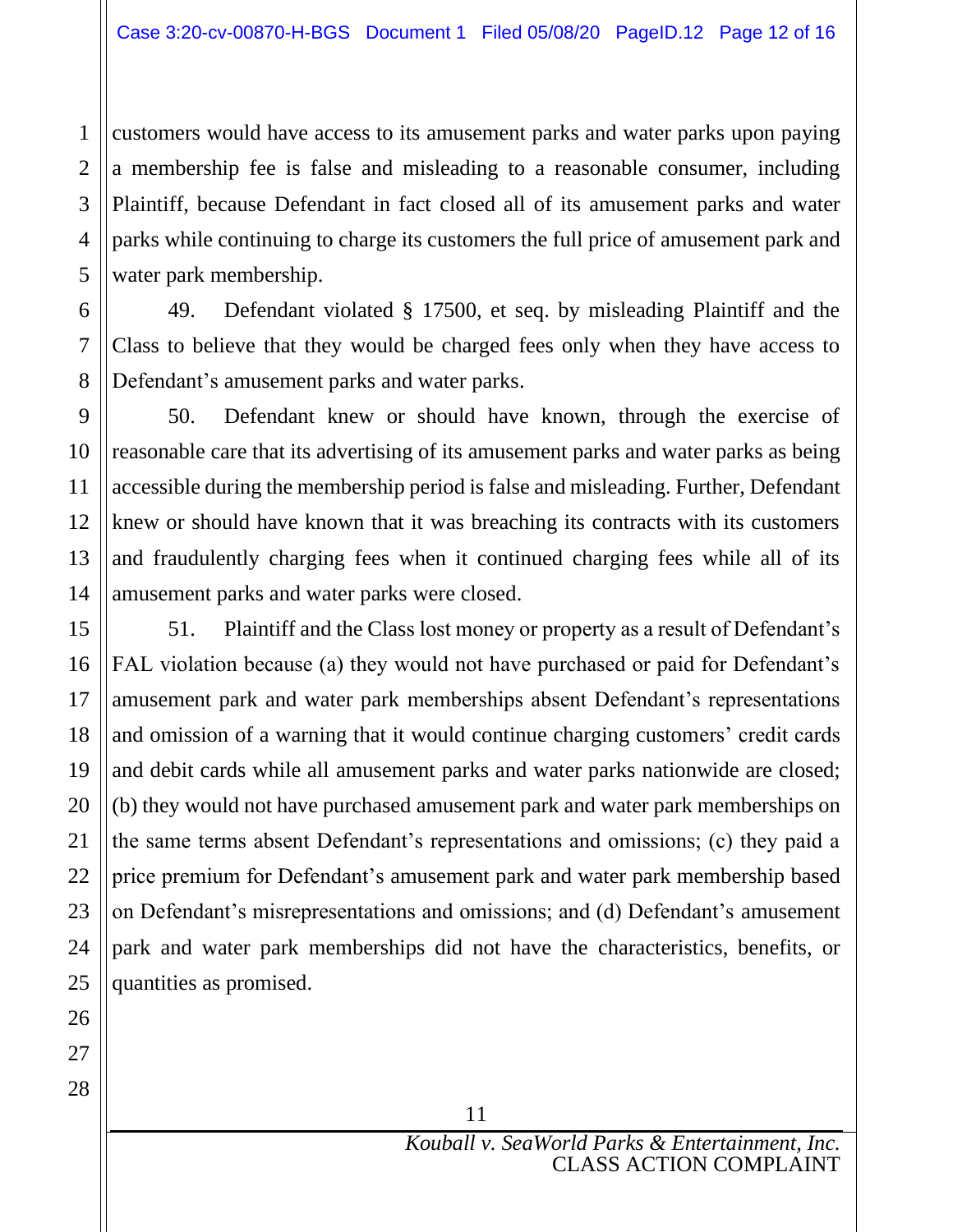## **FOURTH CAUSE OF ACTION**

#### **Breach of Contract**

52. Plaintiff hereby incorporates by reference the allegations contained in all preceding paragraphs of this complaint.

53. Plaintiff brings this claim individually and on behalf of the members of the proposed Class against Defendant. Plaintiff also brings this claim individually and on behalf of the members of the proposed California Subclass against Defendant.

54. Defendant entered into contracts with Plaintiff and Class members to provide access to amusement parks and water parks in exchange for the payment of membership fees. Defendant has breached these contracts by continuing to charge Plaintiff and Class members' debit and credit cards while its amusement parks and water parks remain closed. Plaintiff and Class members have suffered an injury through the payment of membership fees while not having access to Defendant's amusement parks and water parks.

### **FIFTH CAUSE OF ACTION**

### **Unjust Enrichment**

55. Plaintiff hereby incorporates by reference the allegations contained in all preceding paragraphs of this complaint.

56. Plaintiff brings this claim individually and on behalf of the members of the proposed Class against Defendant. Plaintiff also brings this claim individually and on behalf of the members of the proposed California Subclass against Defendant.

57. Plaintiff and members of the Class conferred benefits on Defendant by paying, and being charged, membership fees while Defendant's amusement parks and water parks were and remain closed.

58. Defendant has knowledge of such benefits.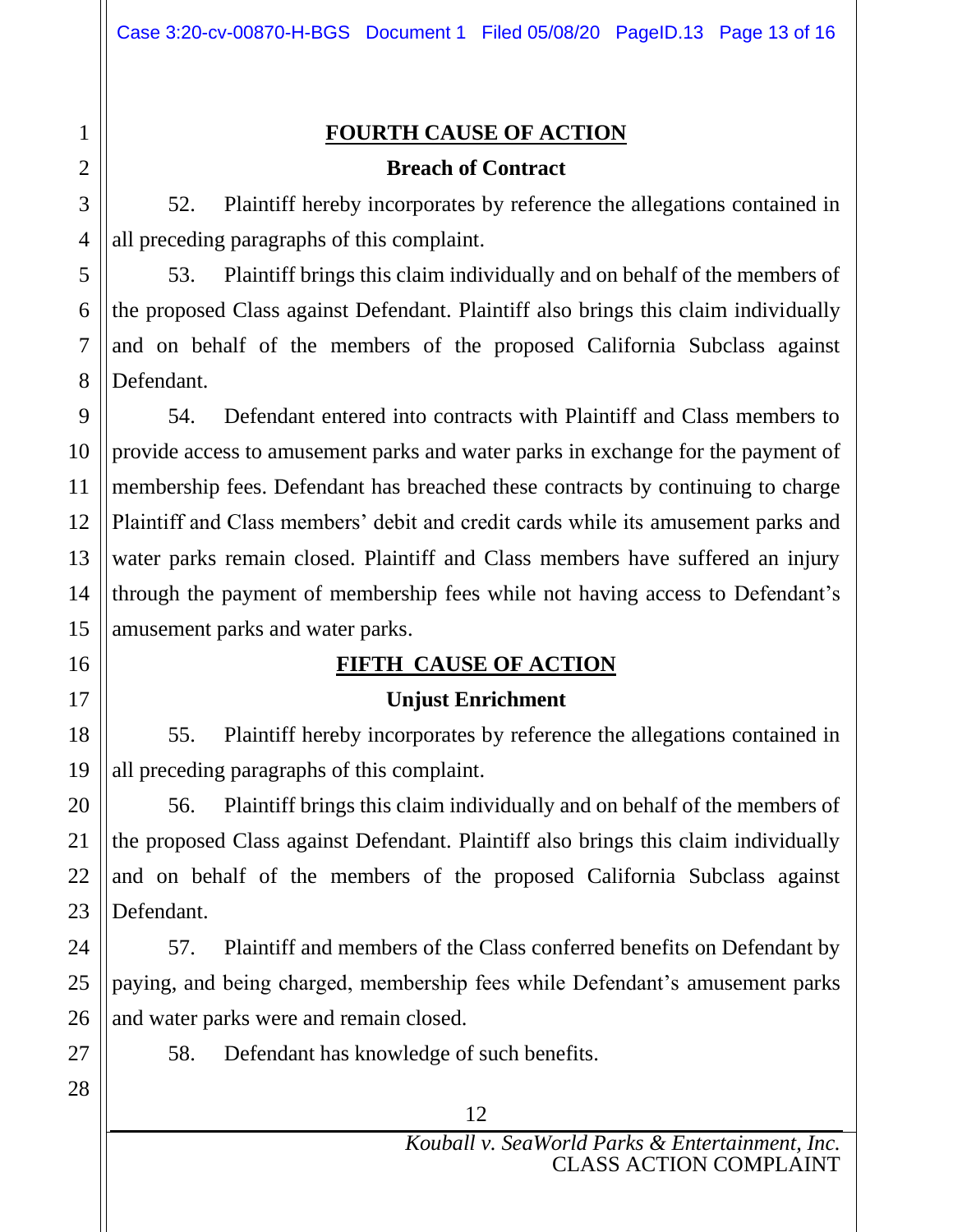59. Defendant has been unjustly enriched in retaining the revenues derived from Plaintiff and Class members' membership fees. Retention of those moneys under these circumstances is unjust and inequitable because Defendant is charging its customers full price while its amusement parks and water parks remain closed. These misrepresentations and charges caused injuries to Plaintiff and members of the Class because they would not have paid Defendant's membership fees had the true facts been known.

60. Because Defendant's retention of the non-gratuitous benefits conferred on it by Plaintiff and members of the Class is unjust and inequitable, Defendant must pay restitution to Plaintiff and members of the Class for their unjust enrichment, as ordered by the Court.

## **SIXTH CAUSE OF ACTION Money Had and Received**

61. Plaintiff hereby incorporates by reference the allegations contained in all preceding paragraphs of this complaint.

62. Plaintiff brings this claim individually and on behalf of the members of the proposed Class against Defendant. Plaintiff also brings this claim individually and on behalf of the members of the proposed California Subclass against Defendant.

63. Defendant received money in the form of membership fees that was intended to be used for the benefit of Plaintiff and the Class, those membership fees were not used for the benefit of Plaintiff and the Class, and Defendant has not given back or refunded the wrongfully obtained money and membership fees to Plaintiff and the Class.

64. Defendant obtained money in the form of membership fees that were intended to be used to provide amusement park and water park access to Plaintiff

1

2

3

4

5

6

7

8

9

10

11

12

13

14

15

16

17

18

19

20

21

22

23

24

25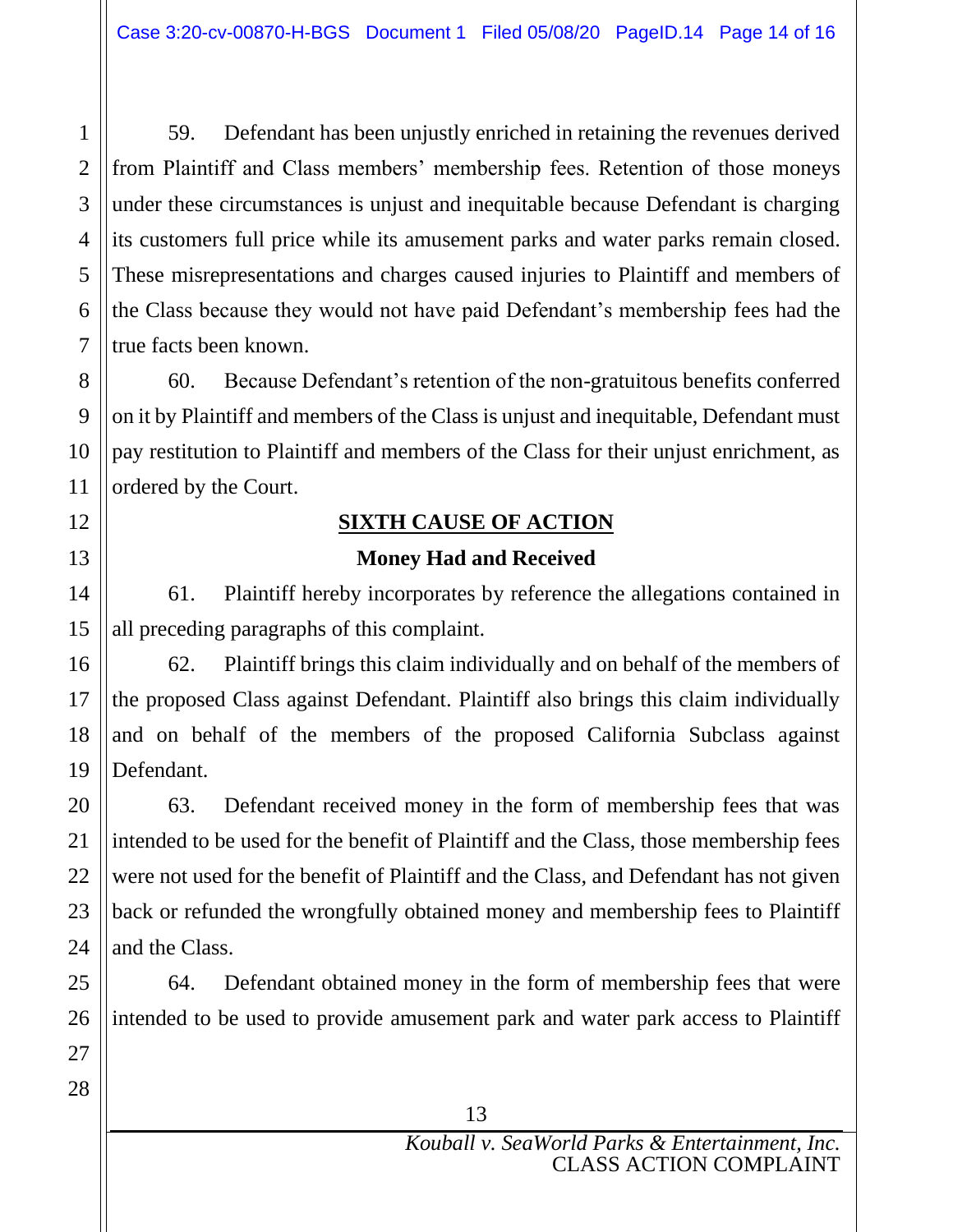and the Class. However, Defendant has retained all of the membership fees while its amusement parks and water parks remain closed.

## **PRAYER FOR RELIEF**

WHEREFORE, Plaintiff, individually and on behalf of all others similarly situated, seeks judgment against Defendant, as follows:

- a) For an order certifying the Class under Rule 23 of the Federal Rules of Civil Procedure and naming Plaintiff as representative of the Class and Plaintiff's attorneys as Class Counsel to represent the Class members;
- b) For an order certifying the California Subclass under Rule 23 of the Federal Rules of Civil Procedure and naming Plaintiff as representative of the California Subclass and Plaintiff's attorneys as Class Counsel to represent the California Subclass members;
- c) For an order declaring that Defendant's conduct violates the statutes and laws referenced herein;
- d) For an order finding in favor of Plaintiff, the Class, and the California Subclass, on all counts asserted herein;
- e) For compensatory and punitive damages in amounts to be determined by the Court and/or jury;
- f) For prejudgment and postjudgment interest on all amounts awarded;
- g) For an order of restitution and all other forms of equitable monetary relief;
- h) For injunctive relief as pleaded or as the Court may deem proper; and
- i) For an order awarding Plaintiff and the Class their reasonable attorneys' fees and expenses and costs of suit.

## **DEMAND FOR TRIAL BY JURY**

Plaintiff demands a trial by jury of all issues so triable.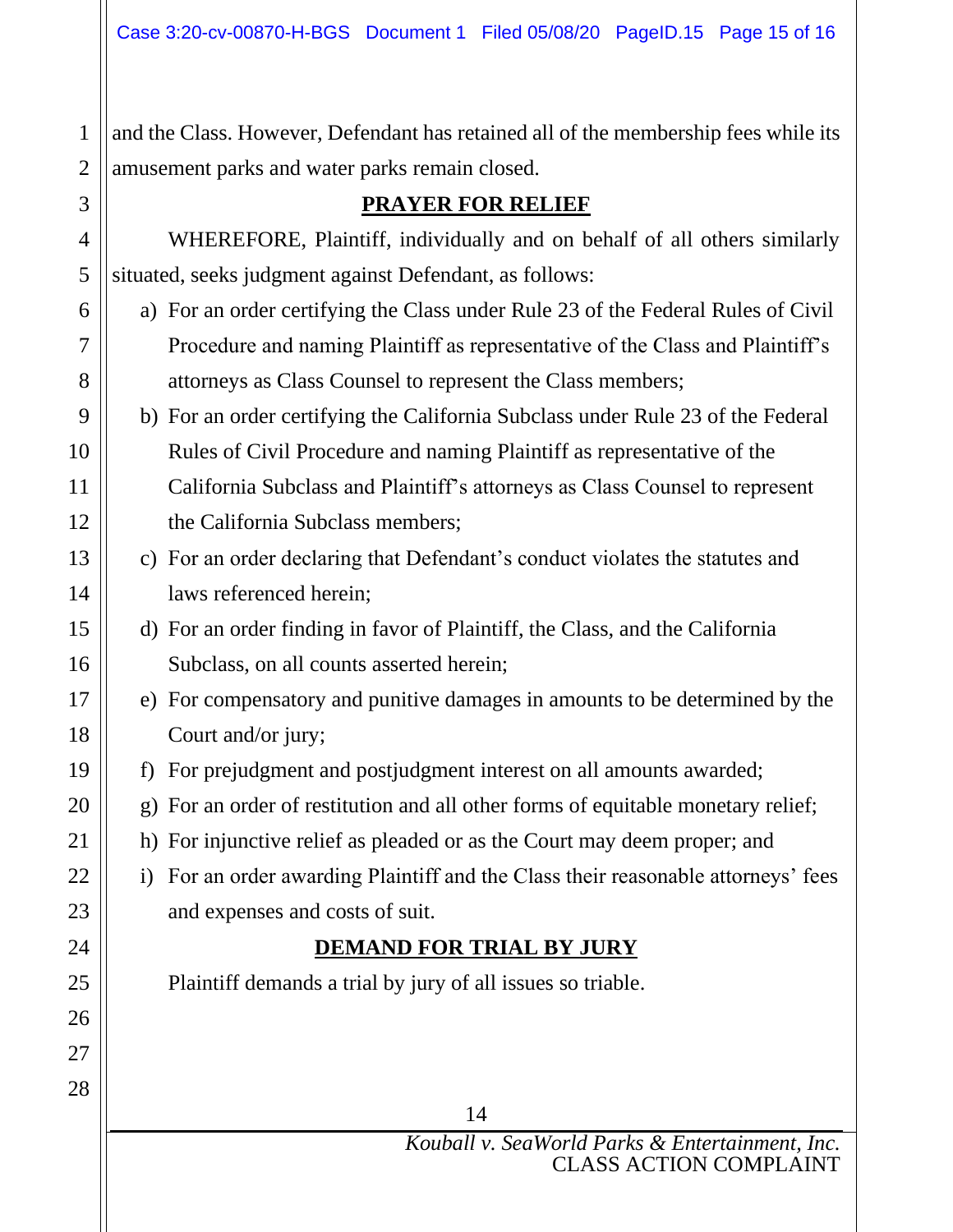| Case 3:20-cv-00870-H-BGS Document 1 Filed 05/08/20 PageID.16 Page 16 of 16 |  |  |
|----------------------------------------------------------------------------|--|--|
|                                                                            |  |  |

| $\mathbf{1}$   | Dated: | May 8, 2020 | <u>/s/ Ronald A. Marron_</u>                                    |
|----------------|--------|-------------|-----------------------------------------------------------------|
| $\overline{2}$ |        |             | By: Ronald A. Marron<br>LAW OFFICES OF RONALD A.                |
| 3              |        |             | <b>MARRON, APLC</b>                                             |
| 4              |        |             | <b>RONALD A. MARRON</b>                                         |
| 5              |        |             | MICHAEL T. HOUCHIN<br><b>LILACH HALPERIN</b>                    |
| 6              |        |             | 651 Arroyo Drive                                                |
| $\overline{7}$ |        |             | San Diego, California 92103<br>Telephone: (619) 696-9006        |
| 8              |        |             | Facsimile: (619) 564-6665                                       |
| 9              |        |             | <b>Attorneys for Plaintiff and the Proposed</b><br><b>Class</b> |
| 10             |        |             |                                                                 |
| 11             |        |             |                                                                 |
| 12             |        |             |                                                                 |
| 13             |        |             |                                                                 |
| 14             |        |             |                                                                 |
| 15             |        |             |                                                                 |
| 16             |        |             |                                                                 |
| 17             |        |             |                                                                 |
| 18             |        |             |                                                                 |
| 19             |        |             |                                                                 |
| 20             |        |             |                                                                 |
| 21             |        |             |                                                                 |
| 22             |        |             |                                                                 |
| 23             |        |             |                                                                 |
| 24             |        |             |                                                                 |
| 25             |        |             |                                                                 |
| 26             |        |             |                                                                 |
| 27             |        |             |                                                                 |
| 28             |        |             |                                                                 |
|                |        |             | 15<br>Kouball v. SeaWorld Parks & Entertainment, Inc.           |
|                |        |             | <b>CLASS ACTION COMPLAINT</b>                                   |
|                |        |             |                                                                 |
|                |        |             |                                                                 |